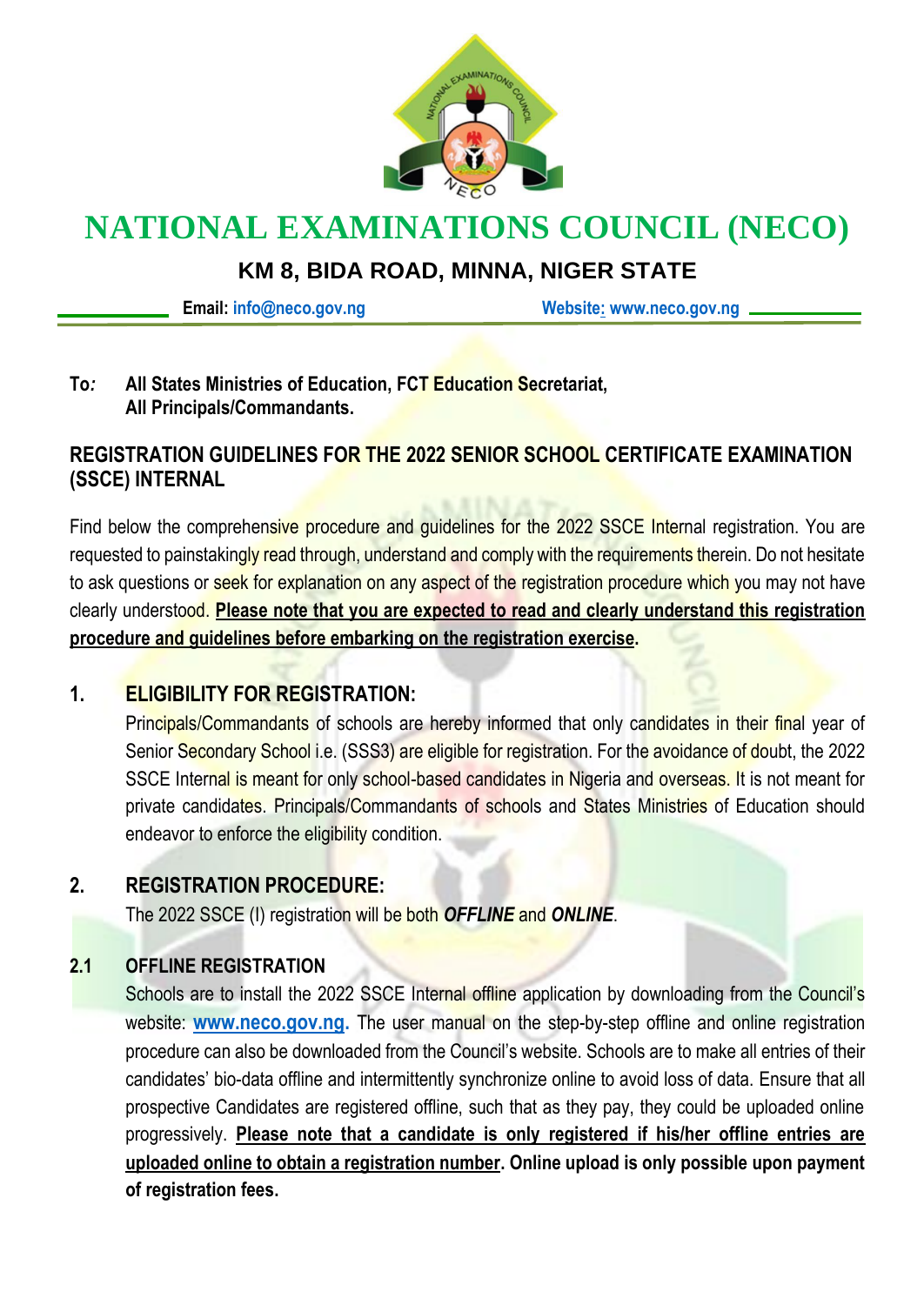### **2.2 BIOMETRIC DATA CAPTURING**

Biometric data capturing is a process by which candidates' fingerprints (10 fingers) are captured during offline registration. The Biometric application can be downloaded from the Council's website or through the SSCE Internal Dashboard. It is a vital part of the offline registration because without it, candidates' data cannot be uploaded online. **FUTRONIC (FS80H)** should be used for the data capturing. Schools are to ensure that candidates **crosscheck** their data (Name, Picture, Date of Birth, Sex, Subjects, etc.) on the **preview page** during the biometric capturing and can go back to the Offline application to correct any error detected by the candidate(s).

**The Council should be notified of any physically challenged candidate(s) whose fingerprints cannot be captured during offline registration process.**

#### **Schools should NOTE that:**

- ➢ **Duplication of registration will not be entertained** since no two biometric data are the same.
- $\triangleright$  No person(s)/candidate(s) should be allowed to capture their fingerprints on behalf of the rightful candidate(s) as any candidate whose biometric data does not match the data uploaded during verification exercise will be deemed to be **impersonating**.

#### **2.3 VISUALLY IMPAIRED CANDIDATES**

Visually impaired candidates are to be registered like everyone. However, the nature of their disability is to be indicated correctly when making entry of their bio-data in the offline application during registration. Visually impaired candidates are of two categories:

- ➢ **Low Vision**
- ➢ **Complete Blindness**

#### **2.4 OFFLINE VALIDATION**

After successful offline registration, schools are to do the offline bio-data validation before uploading registration data online. Candidates are to check and make all corrections of Name, Picture, Date of Birth, Sex, Subjects etc., before uploading the registration data online. **PLEASE NOTE THAT THE COUNCIL IS NOT LIABLE FOR REGISTRATION ERRORS. ALL REGISTRATION ERRORS MUST BE CORRECTED DURING THE VALIDATION PROCESS BEFORE UPLOADING THE REGISTRATION ONLINE.** 

#### **2.5 PROCEDURE FOR OFFLINE VALIDATION**

Upon completion of the offline registration, schools are to print the offline photocards of all the candidates from the offline application and issue to each candidate to confirm that his/her Picture, Name, State, Local Government Area (LGA), Date of Birth, Sex and the Subjects he/she wishes to sit for are all correct. Where errors are discovered, candidates should correct such errors on the photocard and sign in the appropriate column. Where there are no errors, Candidates should just sign the appropriate column. All signed photocards are to be returned to the person doing the registration to enter all corrections in the offline application. **NOTE THAT ALL CORRECTIONS MUST BE DONE OFFLINE AND DUPLICATION OF REGISTRATION WILL NOT BE ENTERTAINED**. **The Council is not liable for any registration errors committed by schools during registration and will only entertain non-validation after schools have uploaded their entries online upon payment of fine.**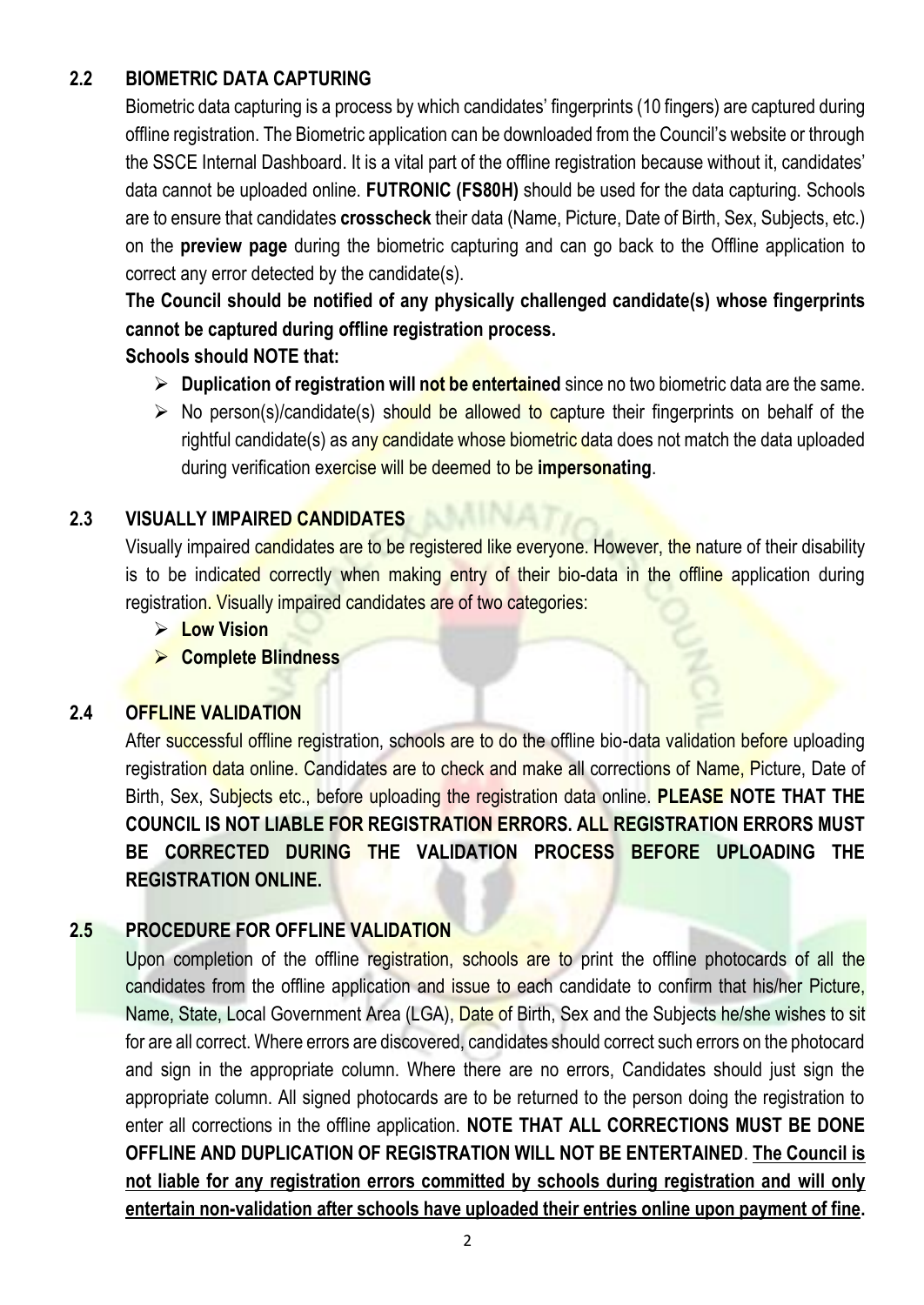Please note that any school that requests for correction of Name **(only error in spelling of Name will be entertained**), Picture, Date of Birth, Sex or Subject(s) is deemed to have indulged in "**NON-VALIDATION**". The penalty fee for non-validation is **Seven Thousand Naira (N7,000.00)** only per candidate irrespective of the nature of non-validation.

After effecting all corrections, the validation list should be printed and given to candidates to further confirm that all the corrections they made on their photocards (if any) have been duly effected. Where Candidates discover on the Validation List that the error(s) were not effected, the attention of the person doing the registration should be drawn to effect the correction(s). Candidates should append their signatures on the corrected copy of the Validation list against their respective names. The signed offline validation list is one of the documents to be returned to respective NECO State Offices along with other Validation Documents.

#### **2.6 SCHOOL ACTIVATION FOR PAYMENT**

Each School must be activated by the NECO State Officer of each respective State and FCT before payment and upload could be possible. Schools are to return the Validation Documents to their respective State Officers, who would thereafter, activate the School for payment of the required candidates to conclude the registration.

The validation Documents to be returned to NECO State Offices before activation are:

- i. Validation List duly signed by the candidates
- ii. Candidates' signed Photocards
- iii. Entry Schedule duly endorsed by the State Ministry of Education
- iv. Subject Analysis

**Schools are to note that Centre activation commences on 10 th January, 2022.**

#### **2.7 PAYMENT PROCEDURE AND UPLOAD**

All payments should strictly be made through the school's online NECO portal. Upon successful payment, registration quota is allocated according to the amount paid into the NECO TSA. After the quota is allocated, schools can select the individual candidates to upload (if the payment is not for all candidates) by checking the selection boxes against each candidate's name or clicking the "*check all* "box to select the entire candidates, if the payment is for all the candidates. **Note that when paying in installments, initial payment should be made for at least 20 candidates to avoid being surcharged for unviable centre fee.**

After successful payment, quotas allocated and the payment receipt is sent to the administrator's email address. Schools can also print their payment receipt from the transaction history in their school profile and submit a copy to the NECO State Office along with the **final Validation list that carries Candidates' registration numbers.** The allocated quota would be used to upload and register candidates. After successful upload, registration numbers are automatically assigned to each registered candidate on both the final photocard and validation list. Immediately after completion of the registration, schools should print the final validation list and give all candidates to sign against their respective names. The payment receipt and the signed final validation list should be endorsed by the School Principal/Commandant before submission to NECO State Office. The final photocards that bear the candidates' registration numbers are to be used for admission of candidates into the examination hall(s), as well as for candidates' biometric verification exercise during the examination.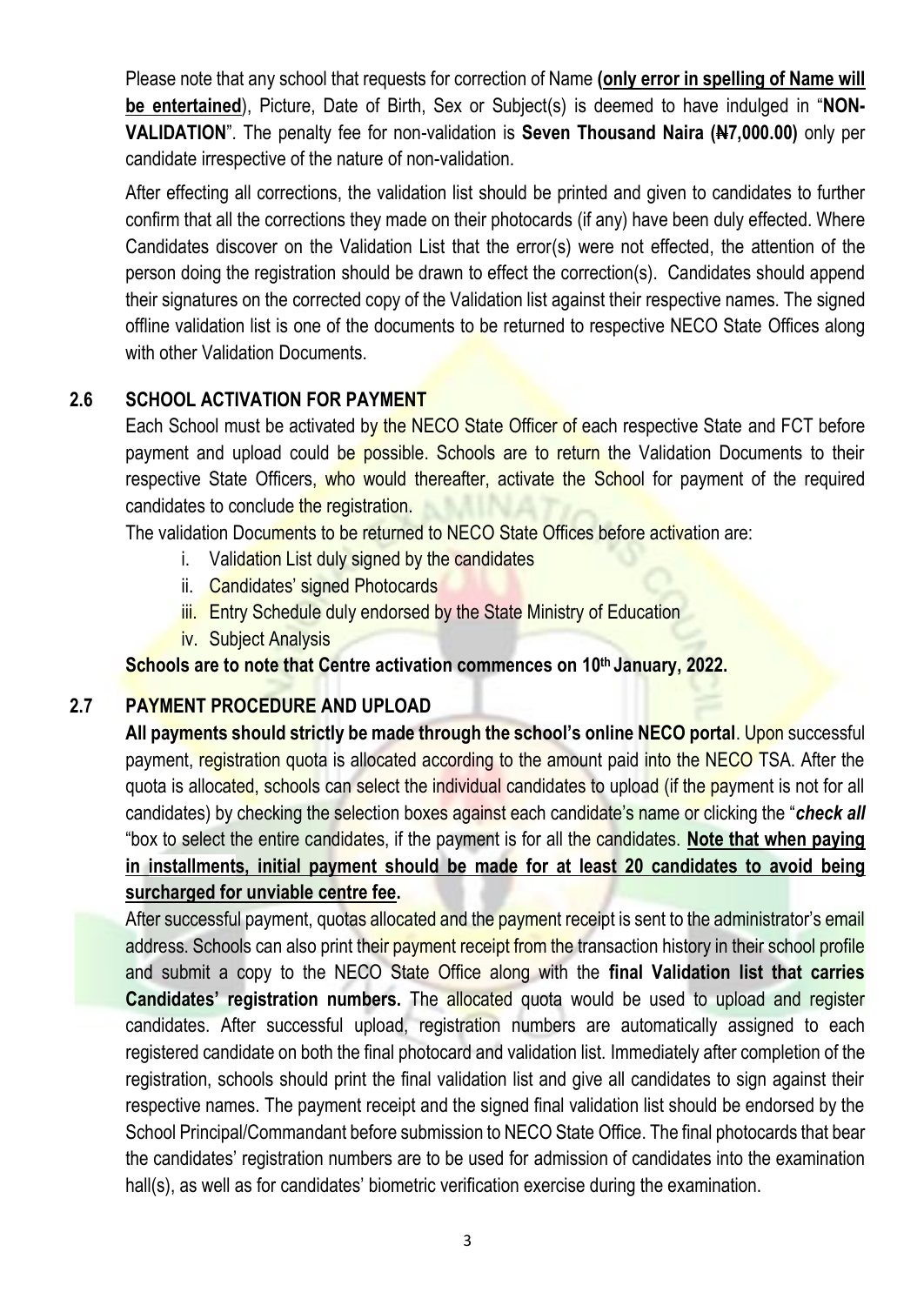### **3. DETAILS OF EXAMINATION FEES AND OTHER MATERIALS**

Details of the Examination fees and other registration materials are as follows:

- a. Registration fee for the 2022 SSCE Internal is **N17,800.00** only per candidate
- b. Photo album is **N1,700.00 per pair**
- c. Four-figure table is **N250.00 per copy**
- d. Syllabus is **N1,500.00 per copy**
- e. Unviable Centre fee is **N50,000.00**
- f. Late Registration attracts a Penalty of additional **N2,000.00** per candidate
- g. Note that Stamp Duty, Service and *Remita* charges apply

### **4. MINIMUM NUMBER OF CANDIDATES**

The minimum number of candidates to be registered by a school is **20 (twenty).**

Any school registering less than twenty candidates is deemed **unviable** and as such shall pay unviable centre fee of **Fifty Thousand Naira (N50,000)** only, if they wish to write the examination in their school.

### **5. E-PHOTO ALBUMS**

The **electronic photo albums** will be generated by the Council. A pair of purchased e-photo album will be endorsed and a copy sent to your school.

Each e-photo album has provision for 171 candidates. A pair of e-photo album costs **One Thousand Seven Hundred Naira (N1,700)** only.

### **6. SYLLABUS AND FOUR FIGURE TABLE**

The syllabus for NECO SSCE is available at the cost of **One Thousand Five Hundred Naira (N1,500)** only per copy and each school is advised to have at least four (4) copies. Furthermore, each candidate is to obtain a copy of NECO four-figure tables at the cost of **Two Hundred and Fifty Naira (N250.00) only**.

#### **7. 3 RD YEAR CONTINUOUS ASSESSMENT SCORES (CA3)**

The period for CA3 entries by schools is from **27th June – 20th August, 2022**. Schools should ensure that they use the offline application to make entries for CA3 within the stipulated period, ensure complete upload and print CA3 for reference purpose.

Procedure for CA3 entry and upload:

- $\checkmark$  Login to the Offline portal
- $\checkmark$  Click on Third Year CA menu
- $\checkmark$  Select the Candidate
- $\checkmark$  Make entries for CA3 and save
- $\checkmark$  Connect online and upload by synchronizing all saved entries

Any school that fails to upload the CA3 within the stipulated period stated above, will pay penalty fee of **Twenty-five Thousand Naira (N25,000.00),** then upload before result is released.

Any school still having candidates (partial or full) without CA3 for 2019, 2020 and 2021 registration should endeavour to pay the late submission penalty fee of **Twenty-five Thousand Naira (N25,000.00)** only for the specific year and also upload the CA3 immediately as this is why your candidates are yet to receive their results.